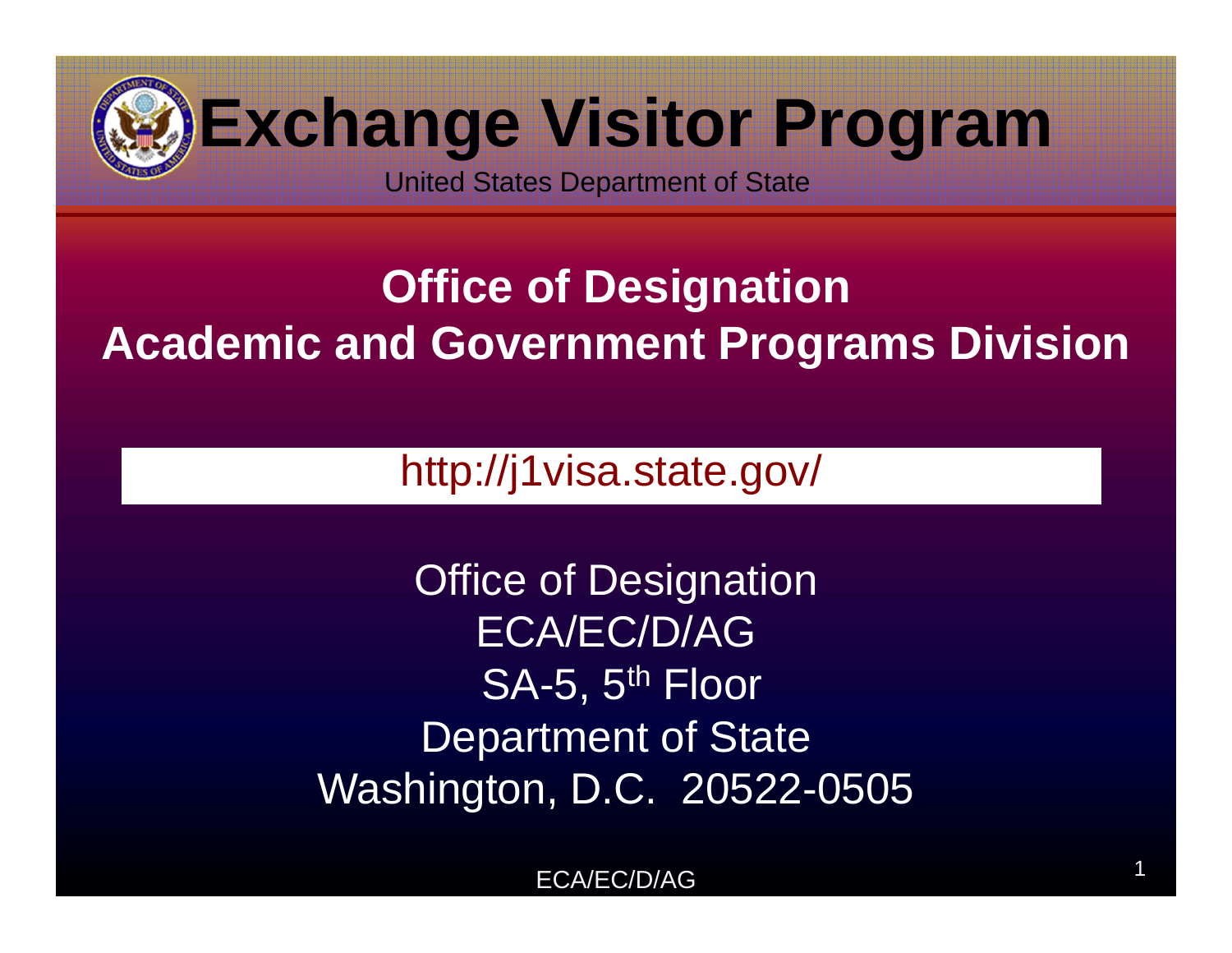

# **"THANK YOU!"**

The Department of State wishes to thank you for the invitation and for your commitment to international exchange.

ECA/EC/D/AG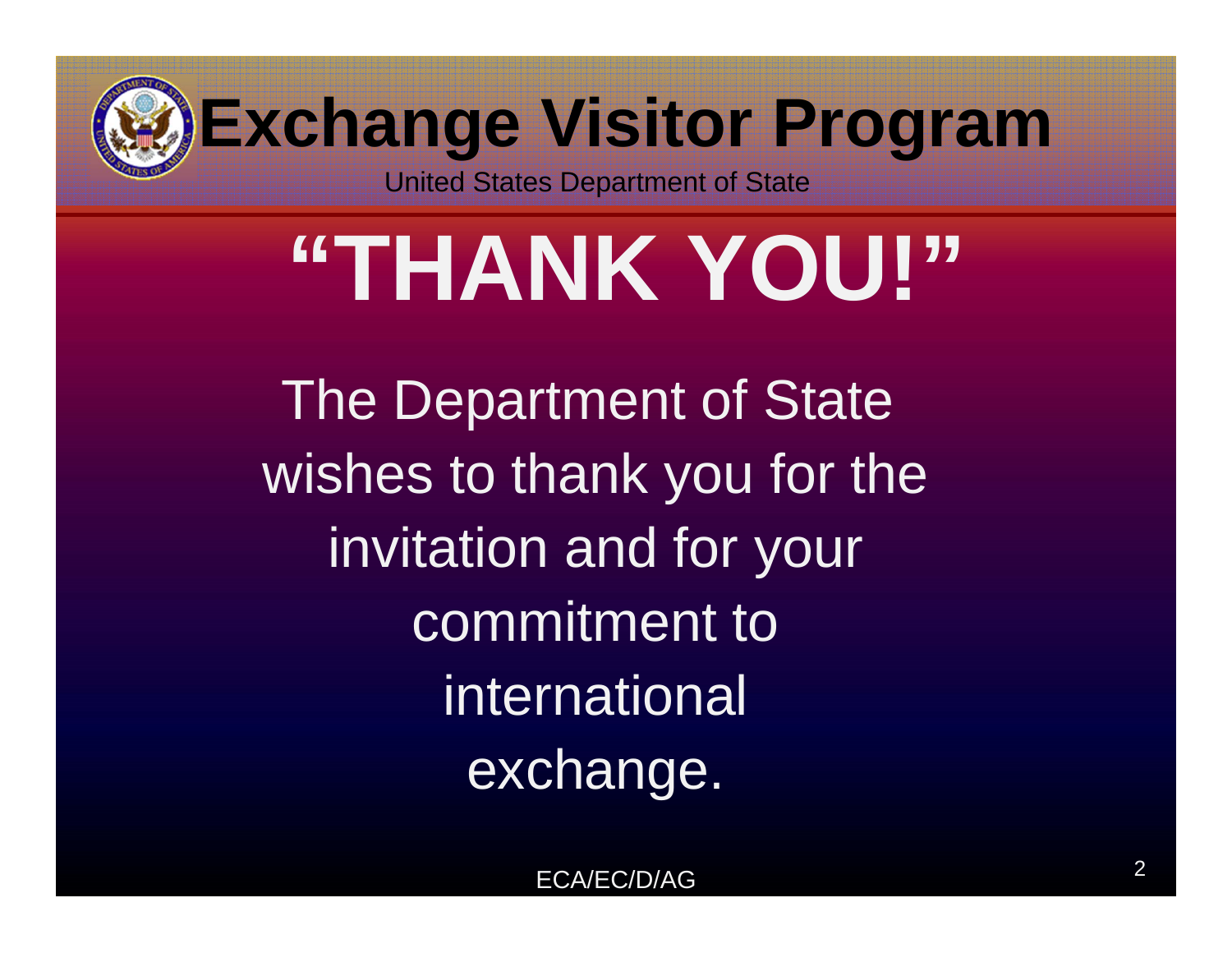#### United States Department of State

**Thomas Burgess** Senior Advisor

**Robin J. Lerner**

**Deputy Assistant Secretary for Private Sector Exchange** **Daniel McCartney** 

Policy Advisor

OFFICE OFPRIVATE SECTOR **DESIGNATION David Eckenrode Director**

AG Programs Division **Tammie King, Acting Chief**

> PS Programs Division **Maha Ammar, Chief**

OFFICE OF EXCHANGE**COORDINATION** AND COMPLIANCE**Susan Geary, Director**

SEVIS II**Amy Bullock, Liaison**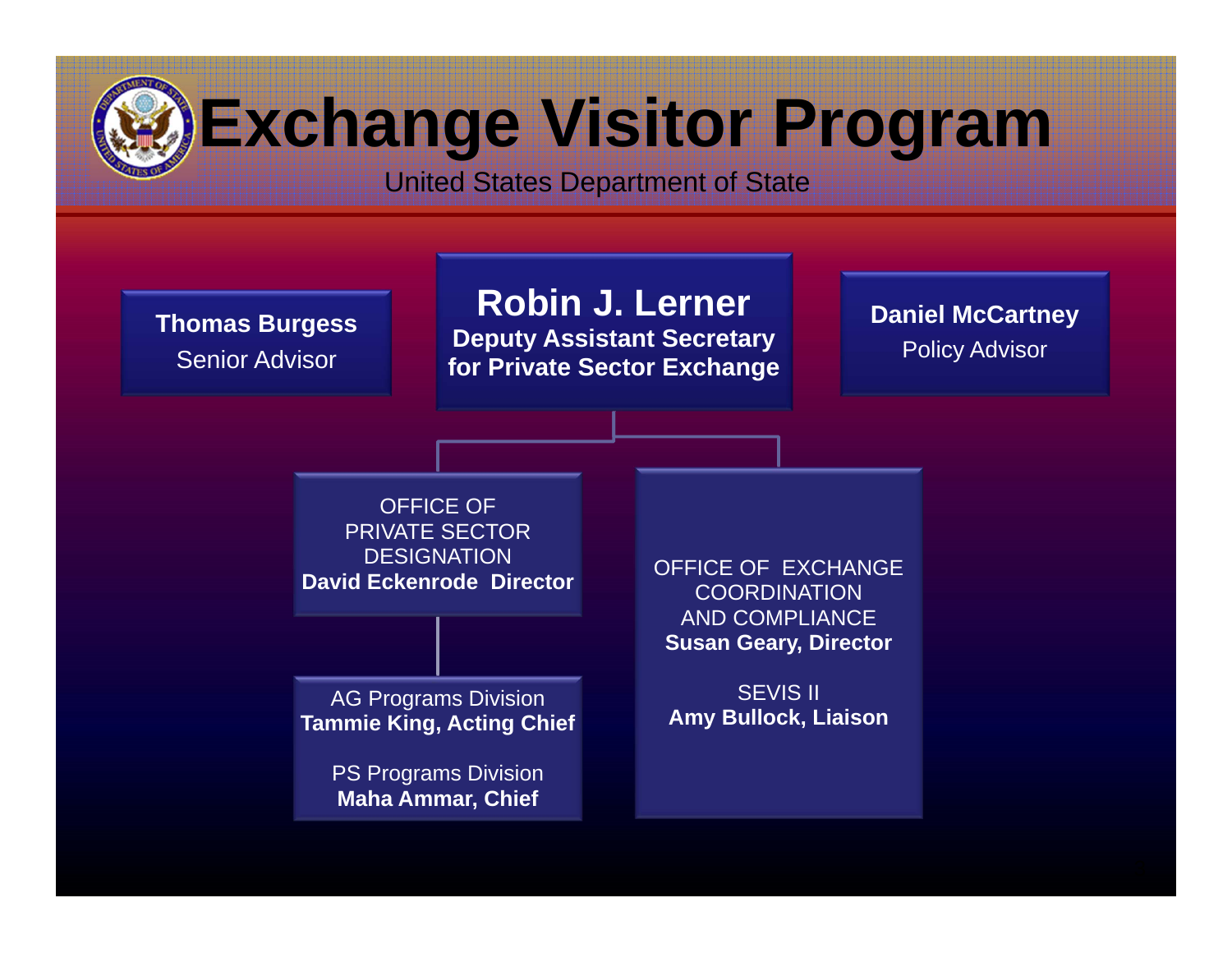United States Department of State

#### **Academic & Government Programs Division Tammie King, Acting Chief**

#### •**(East Coast Region) Academic/Research Institutions**

- Renée Francis, Program Designation Officer (francisr@state.gov)
- Larrie Green, Program Support Specialist (greenlr@state.gov)
- • **(West Coast Region) Academic/Government Programs**
	- Tammie King, Program Designation Officer (kingta@state.gov)
	- Judith Dean, Program Support Specialist (deanja@state.gov)
- •**Contact Number:** (202) 632-9310 (Main Line)
- •**Fax Number:** (202) 632-2701 or (202) 632-2900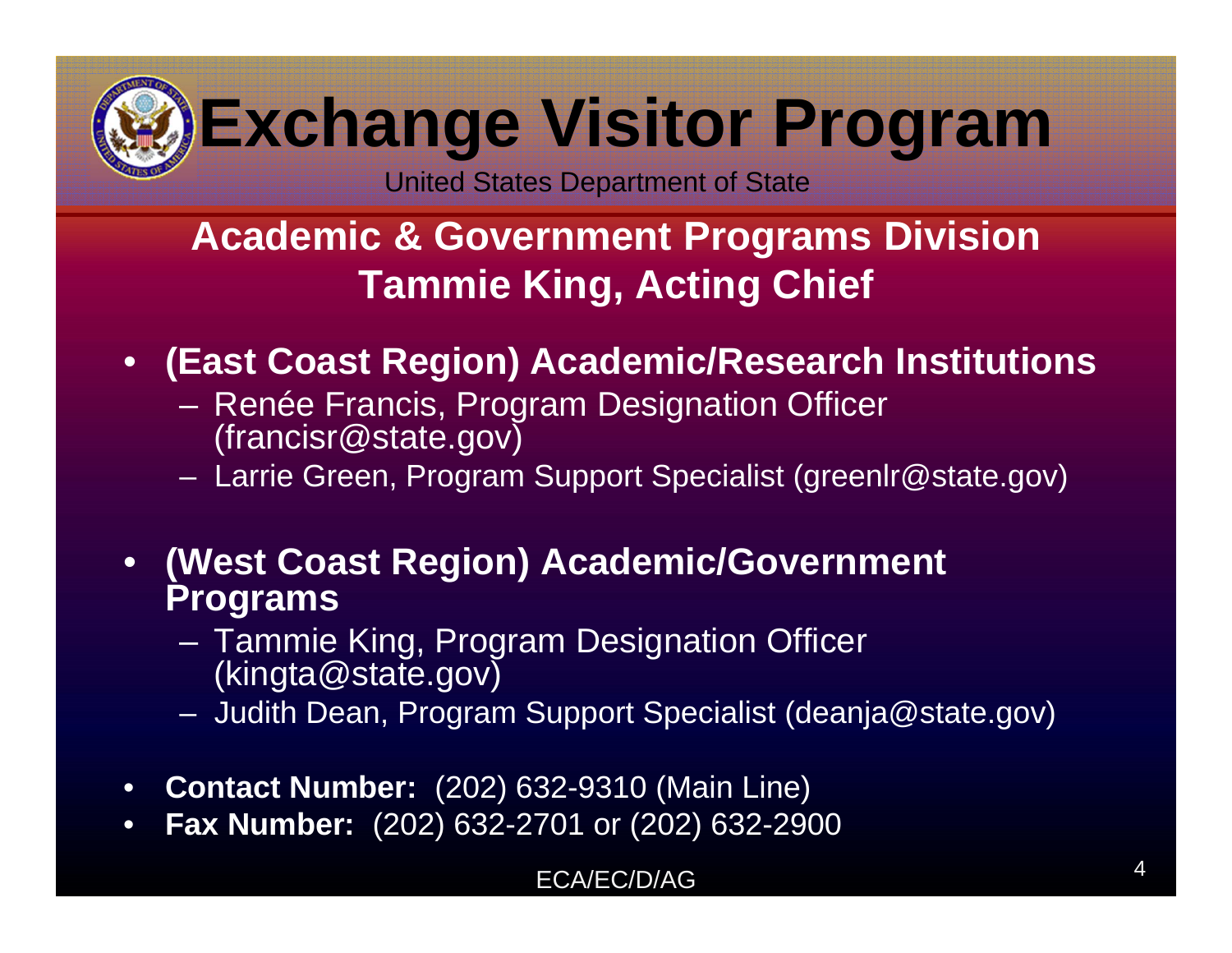United States Department of State

#### **Academic and Government Programs Categories**

- **Professors and Research Scholars** (22 CFR 62.20)
- **Short-Term Scholars** (22 CFR 62.21)
- **College and University Students – [Student Interns]** (22 CFR 62.23)
- **Specialists** (22 CFR 62.26)
- **International Visitors** (22 CFR 62.28)
- **Government Visitors** (22 CFR 62.29)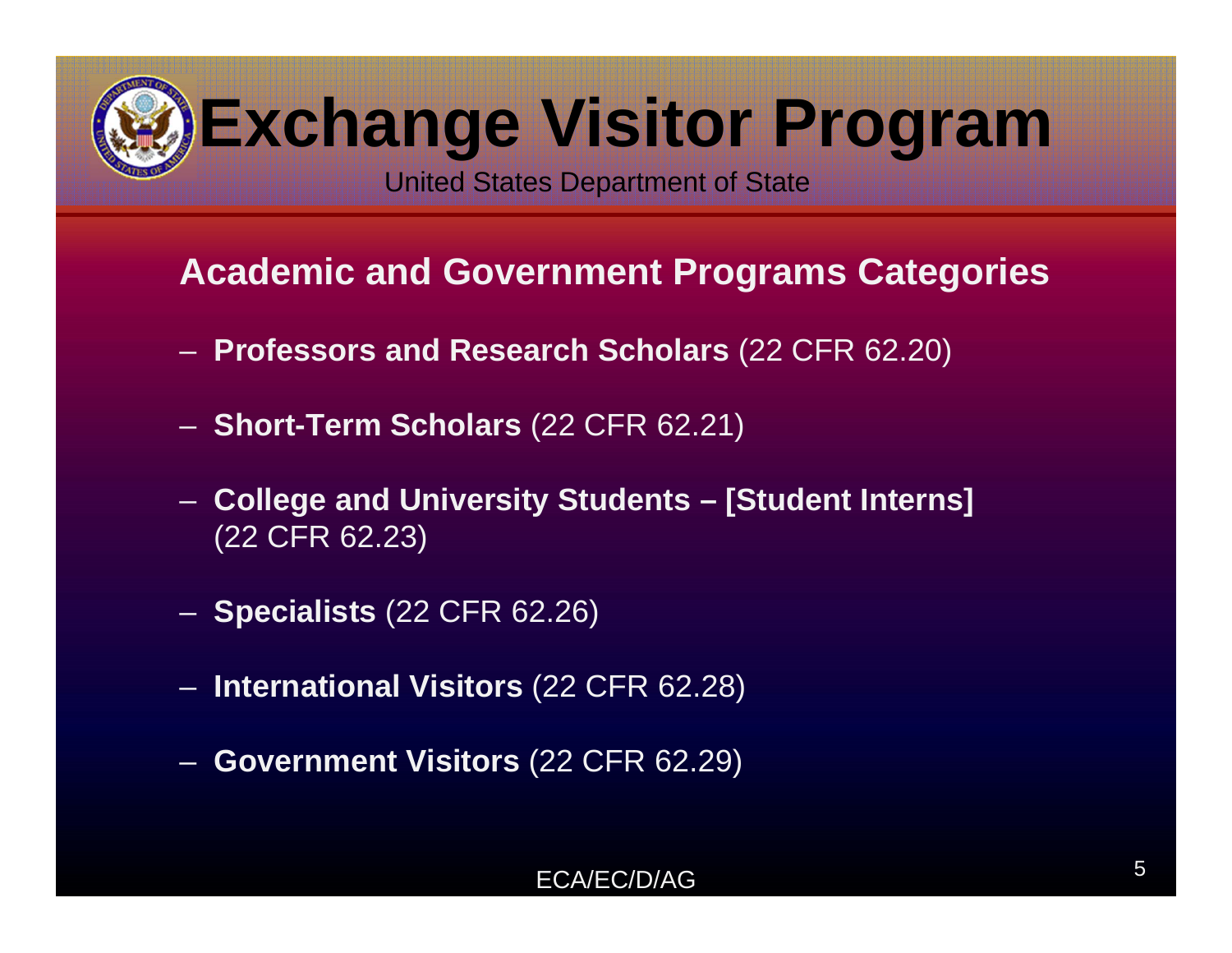United States Department of State

### **Re-designation Process**

#### **Items of Focus During the Re-designation Review:**

- 1) DS-3036 completed correctly?
- 2) Alternate Responsible Officer(s)? {CFR 62.9}
- 3) At least (3 years) of Annual Reports? {CFR 62.15}
- 4) Correct annual reporting cycle? (academic, calendar, fiscal)
- 5) No less than 5 participants per calendar yr. {CFR 62.8(a)}
- 6) Status of Exchange Visitors. (No Show, Invalid, etc.)
- 7) U.S. addresses updated?
- 8) Up-to-date documents, accreditation, tax-exempt status, if applicable, letter of good standing, and licenses. {CFR 62.5 (1-6)}
- 9) Articles of Incorporation and By-Laws or Charter.
- 10) Insurance compliance? {CFR 62.14 (a)}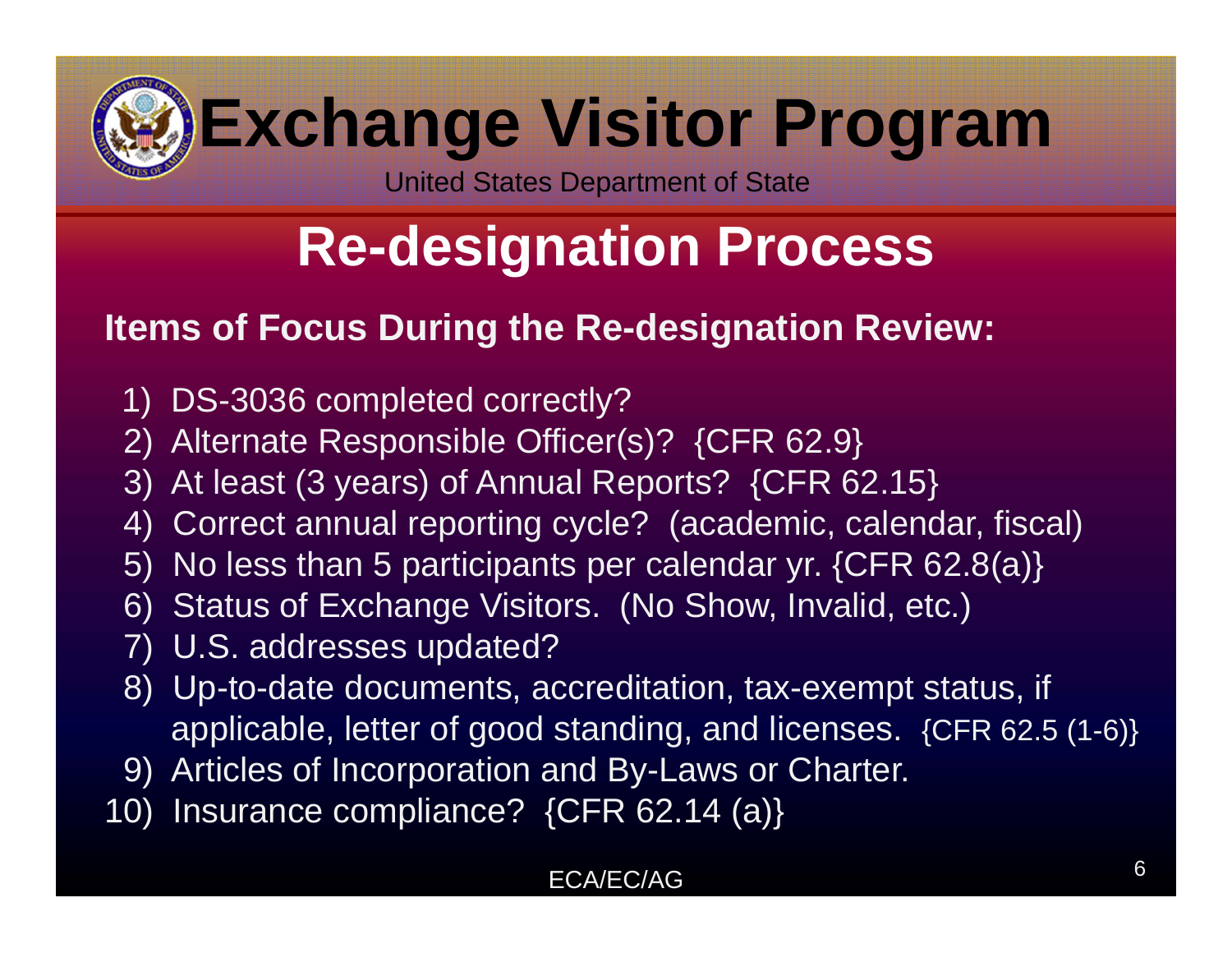United States Department of State

### **Re-designation Process**

Application for Redesignation and/or Amendment

Name of Organization \_\_\_\_\_\_\_\_\_\_\_\_\_\_\_\_\_\_\_\_ Program Number: P-X-XXXXX

**Organization** I hereby certify that I am an officer of the above named organization with the title of President or Chief Executive Officer; that I am authorized by the Board of Trustees or Board or Regents; to sign this certification and bind the organization…

Signed in Ink *(Name)* President's or *(Print Name)* President's or

CEO's signature CEO's printed name

Certification of Requirements Signed in Ink *(Name)* President's or *(Print Name)* President's or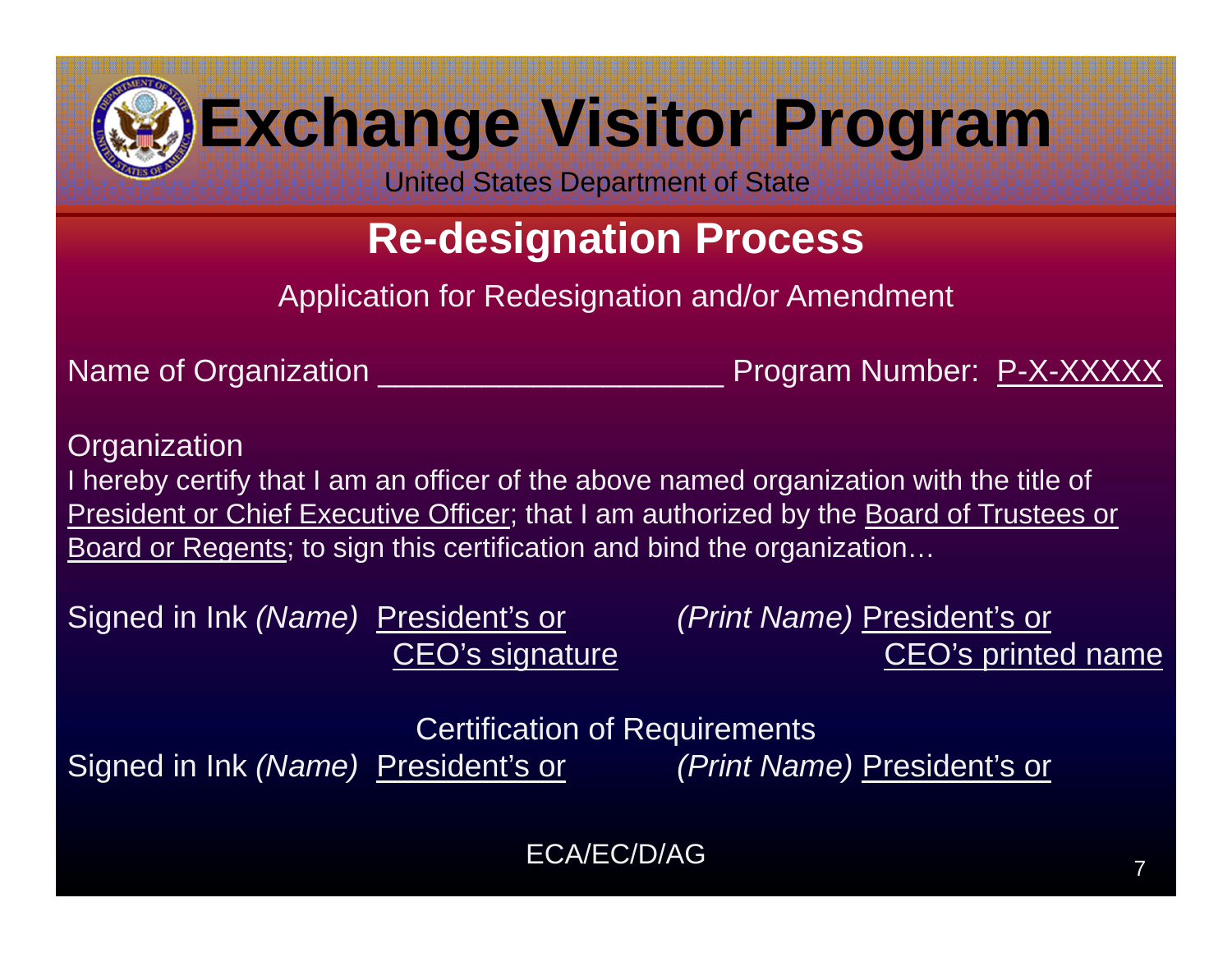

**Not major problems but important to mention:**

**AROs**

**Notification Requirements**

**Keep SEVIS sponsor profile up to date**

**Do not share SEVIS IDs**

ECA/EC/D/AG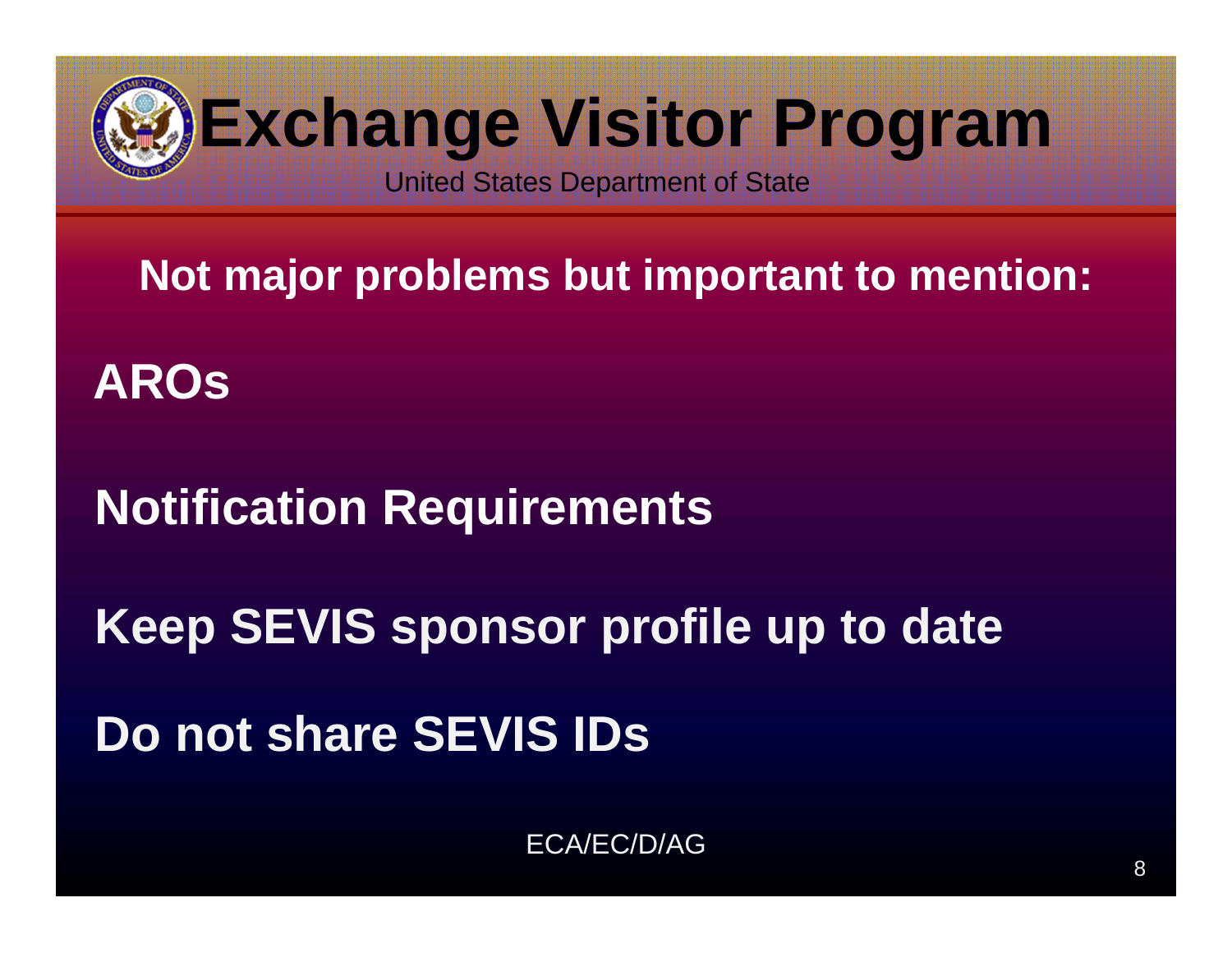

**Pay.gov**

 $\bullet$  To request a template, please e-mail Tammie King at KingTA@state.gov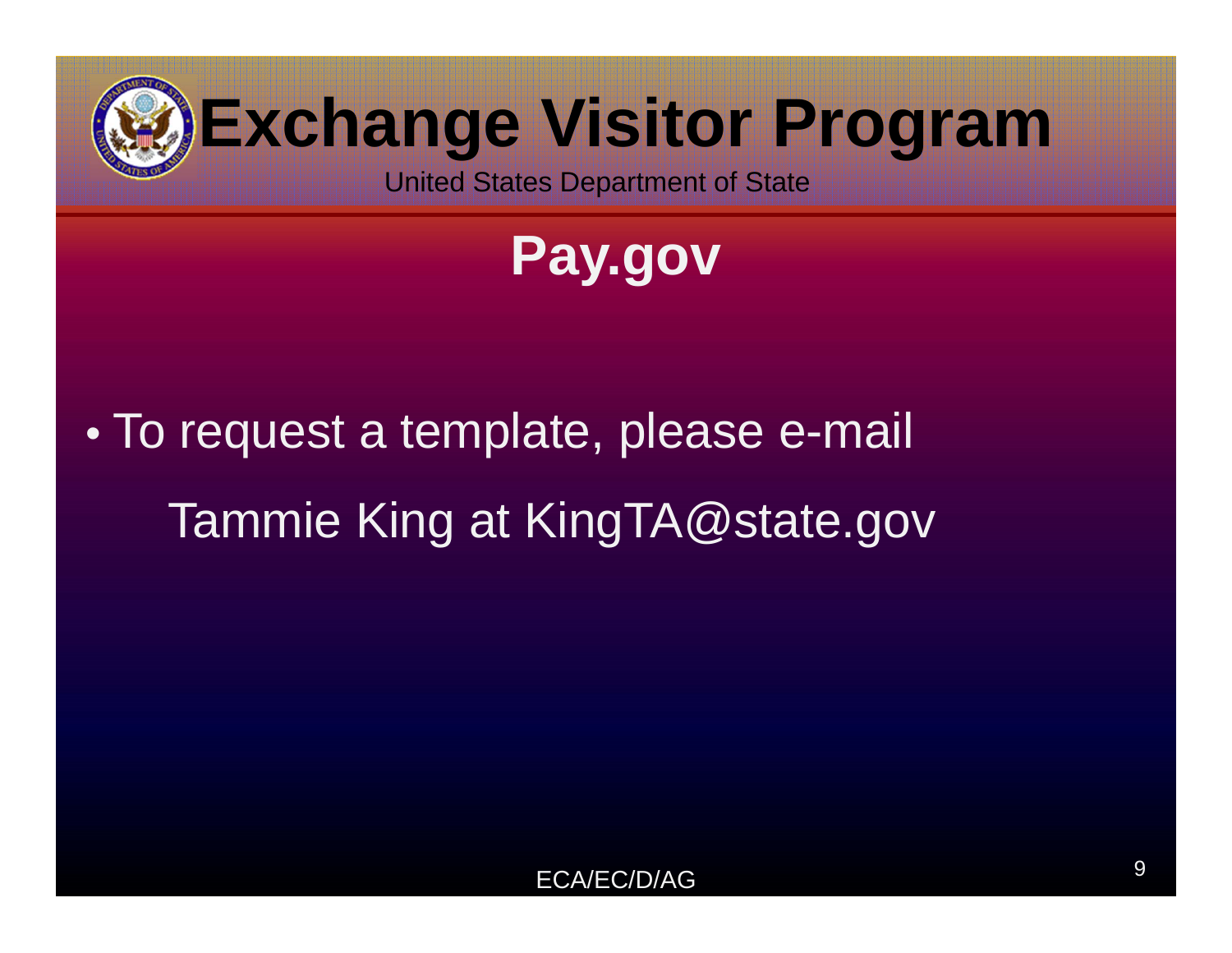

United States Department of State

## *Additional Questions*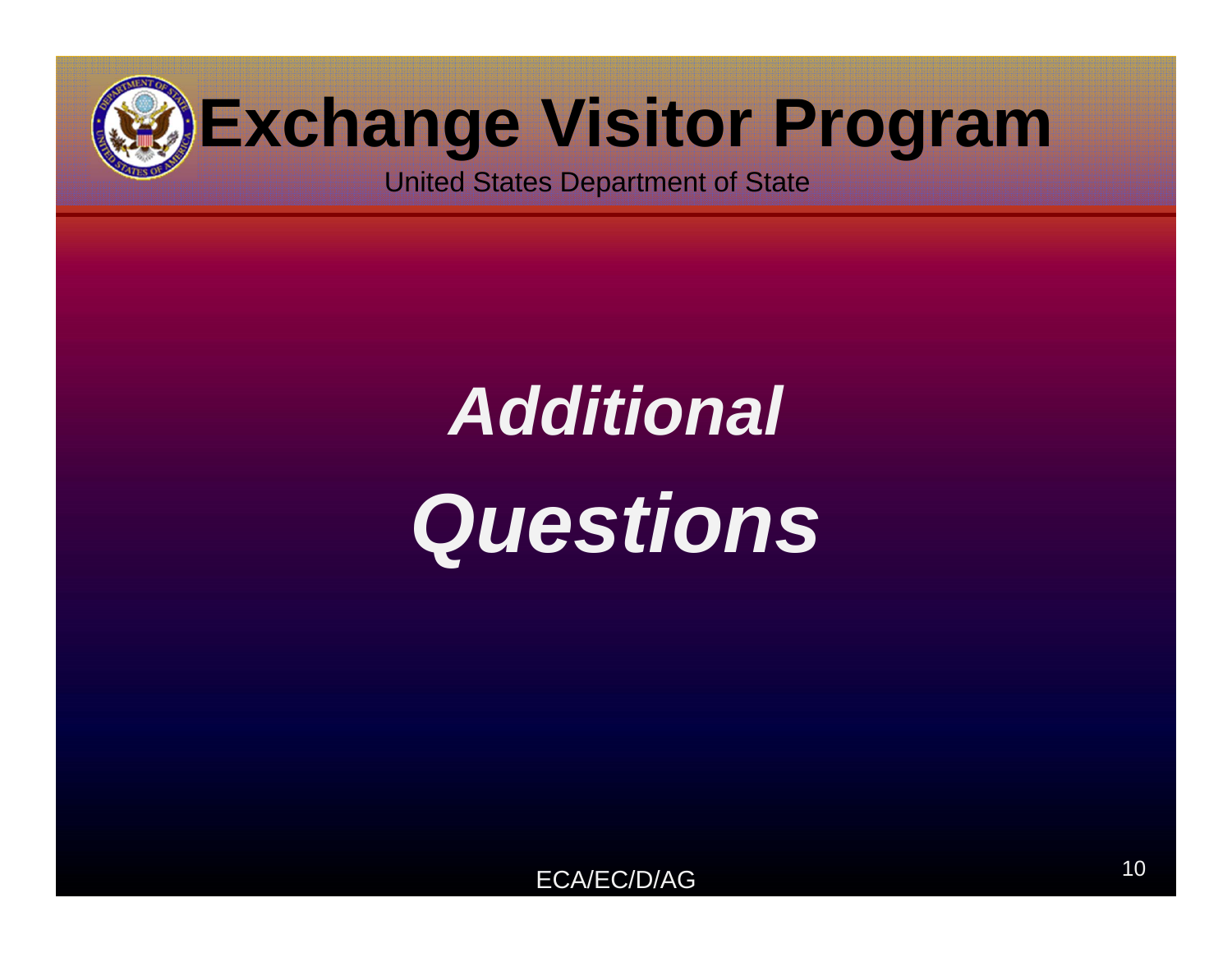

### **Waiver Review DivisionBureau of Consular Affairs**

- • Information on waivers is available online at: **http://travel.state.gov/visa/temp/info/info\_1296.html**
- $\bullet$  For questions, call: Office of Public Inquiries (202) 663-1225.
- • The J-1 Visa Waiver Recommendation Application, Form DS-3035, must be completed online.